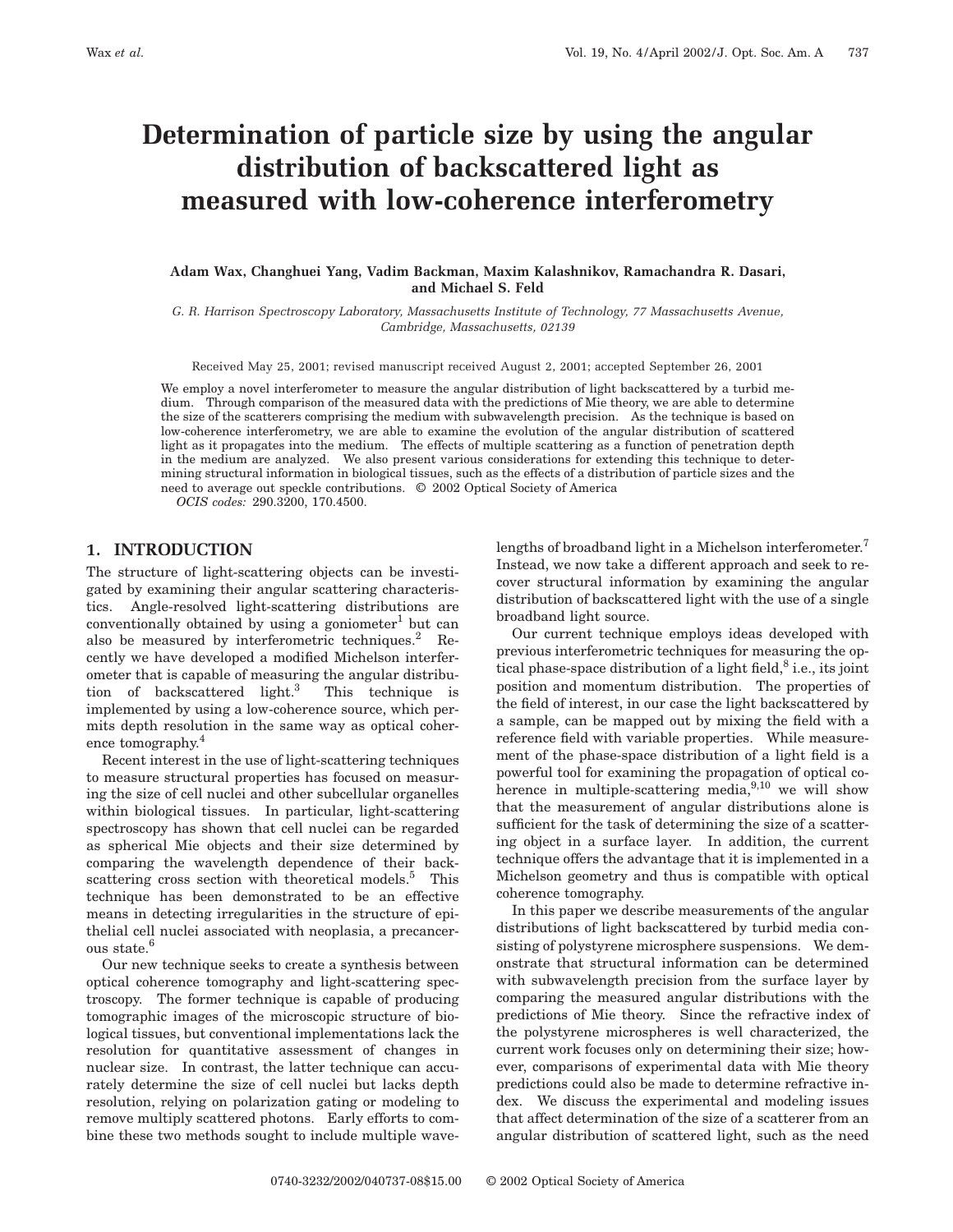for ensemble averaging to overcome speckle and the effects of multiple scattering. Finally, we present some of the considerations for extending this approach to determining structure in biological tissues where nonspherical shapes, variations in particle size, and speckle can hinder the modeling of scatterers as Mie particles.

The remainder of this paper is organized as follows. The modified Michelson interferometer is described in Section 2. We use this method to measure the angular distribution of light backscattered by suspensions of polystyrene microspheres. These measurements are also presented in Section 2. The analysis of the data, which permits determination of the size of the scatterers, is presented in Section 3. Finally, a discussion of the considerations for extending this approach to biological tissues is presented in Section 4.

#### **2. EXPERIMENT**

We have developed a low-coherence interferometry scheme that allows quick and simple measurement of the angular distribution of light backscattered by an arbitrary sample. We apply this technique to measure the angular distribution of light backscattered by suspensions of polystyrene microspheres with various physical properties.

#### **A. Scheme**

The low-coherence interferometry scheme diagrammed in Fig. 1 and used to measure angular scattering distributions in these experiments is a modified version of our earlier method.<sup>3</sup> The modifications permit measurements to be made over a broader range of angles, extending the previous range of  $-120$  to  $+120$  mrad to a new range of 0–480 mrad (approximately 27.5 deg). The ability to measure light scattering at larger angles improves the accuracy and range for determining particle sizes. Further, in the new scheme, we vary the length of the reference arm rather than moving the sample to generate a Doppler shift.



Fig. 1. Schematic of the interferometer system illustrating the detection of backscattered light. The photocurrent is digitized by an analog-to-digital converter, ADC, and recorded on a personal computer.

The light source is a superluminescent diode purchased from EG&G, Inc., with an output power of 3 mW, a center wavelength of 845 nm and a FWHM bandwidth of 22 nm, resulting in a coherence length,  $l_c$ , of  $2 \ln 2/\pi \times \lambda^2/\Delta\lambda$  $= 14.3 \mu m$ . As in conventional low-coherence interferometery, the light from the source is split by a beam splitter BS into a reference beam and an input beam to the sample. The reference beam is reflected by a mirror M and recombined at BS with light reflected by the sample. The mixed fields generate an interference pattern provided that the two optical path lengths are matched to within the coherence length of the source. In order to separate the interference signal from the dc background and low frequency noise, we generate a heterodyne signal by translating the reference mirror M at a constant velocity of 4 mm/s. This causes the heterodyne beat intensity to oscillate at the corresponding Doppler shift frequency of 9.5 kHz. The beat intensity is determined by calculating the power spectrum of the digitized photocurrent sampled at 333 kHz and bandpassing the signal at the heterodyne frequency. This yields a signal that is linearly proportional to the squared amplitude of the detected signal field. $11$  The data presented in this paper represent the square root of this quantity.

The interferometer relies on four achromatic imaging lenses L1–L4 to permit the measurement of angular scattering distributions. Lenses L1 and L2 are arranged to form a modified 4*f*-imaging system. In this system, the distance from the input plane P to the first lens L1 is equal to the focal length of the lens,  $f_1 = 10$  cm. The distance between lenses L1 and L2 is the sum of their focal lengths,  $f_1 + f_2$ , and the output plane is a distance  $f_2 = 4.5$  cm beyond lens L2. This arrangement produces at the output plane—in this case reference mirror M—a scaled version of the field at the input plane P. The reproduced spatial distribution is scaled by a factor of  $f_2 / f_1 = 0.45$ , while the associated angular distribution is scaled larger by  $f_1 / f_2 = 2.22$ . The modified 4*f*-imaging system composed of lenses L1 and L3 ( $f_3 = 4.5$  cm) is responsible for imaging the field at plane P onto the input face of the sample. This imaging system is different from that comprising lenses L1 and L2 in that lens L3 is laterally displaced relative to lens L1. This translation results in the input beam entering the sample at an angle of 230 mrad. In addition, this arrangement permits the use of the full angular aperture of the lens to be used to collect angular backscattering data, rather than only the halfangle that would be possible with normal incidence. Aside from the linearly varying phase that accounts for the change in the angle of propagation, a scaled replica of the phase and amplitude of the field at plane P with features similar to those produced at the reference mirror M by lenses L1 and L2 is produced at the focal plane of lens L3 ( $f_3 = 4.5$  cm), which coincides with the input face of the sample. This arrangement permits selection of the form of both the reference field and the field used to probe the sample simply by inserting a lens at the output of the superluminescent diode to shape the beam to the desired size and angular divergence at plane P.

Additional 4*f*-imaging systems, constituted by lenses L2 and L4 (reference) and L3 and L4 (signal), are also used to reproduce the phase and amplitude of the scat-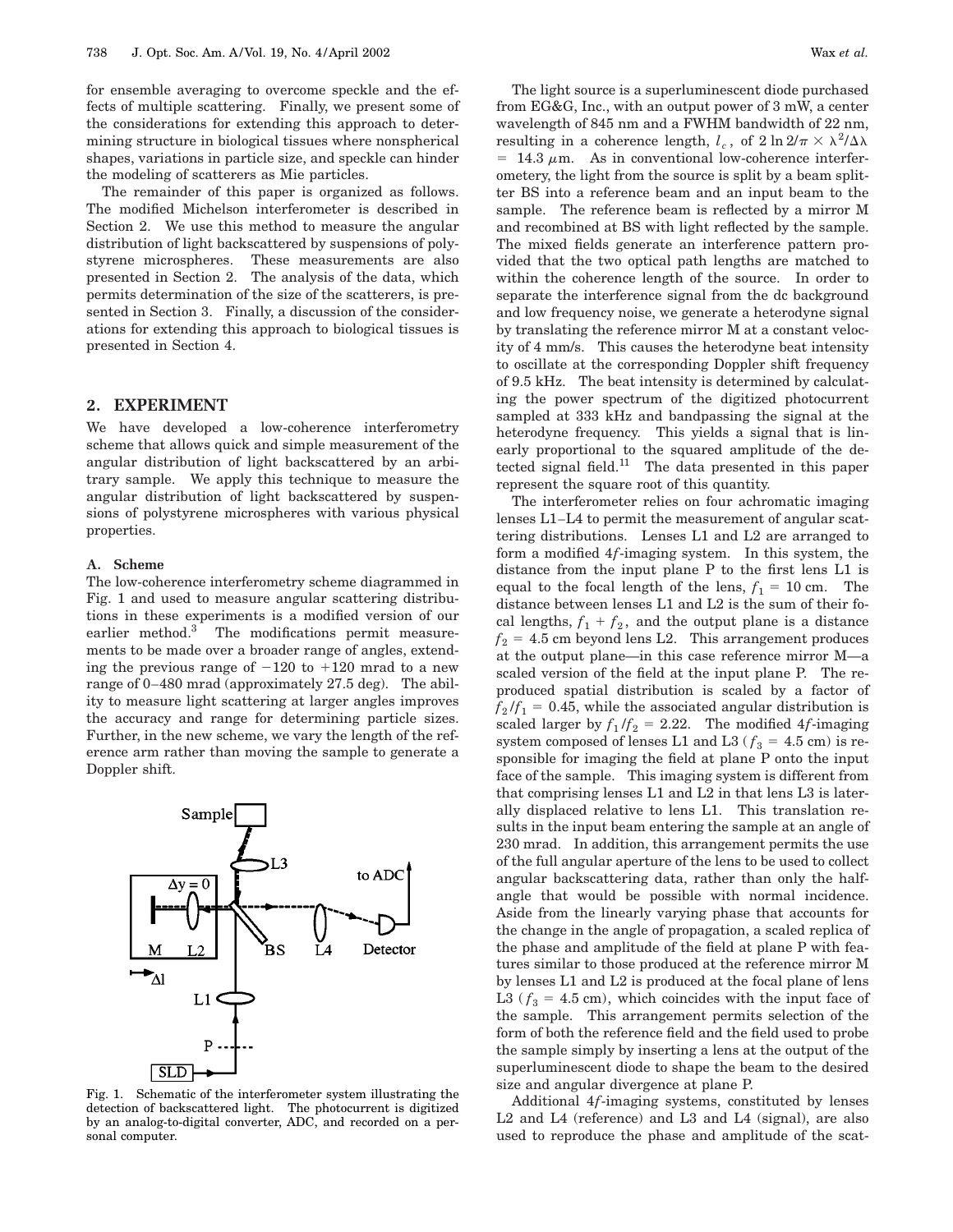

Fig. 2. Schematic of the interferometer system illustrating the displacement of lens L2 to vary the angle at which the reference beam crosses the detector plane.

tered field and the reference field in the plane of the detector. Since lens L4 has focal length  $f_4 = 10$  cm, the spatial and angular distributions are again rescaled according to the ratio of the focal lengths. Analysis of the imaging system with Fourier optics shows that by scanning lens  $L2$  a distance  $\Delta y$  perpendicular to the beam path, the reference field is reproduced in the plane of the detector with its angle of propagation changed to  $\theta_T$  $= 2\Delta y/f_2$  but its position unchanged.<sup>12</sup> The path length of the light through the system remains unchanged as the lens is translated transversely to the beam path. To preserve this property of the imaging system, the lens L2 is moved in conjunction with the reference mirror M along the direction of the beam path while the length of the reference arm is varied. This does result in small changes to the wave-front curvature of the reference beam as it crosses the detector plane. However, since the length of the reference arm is varied by a small amount  $\left($  < 1 mm) compared with the Rayleigh length of the beam  $(\sim 1 \text{ mm})$ , the effect is negligible. Figure 2 illustrates the effects of transversely scanning lens L2 in the imaging system by using ray traces. It can be seen that light is now collected at a specific angle relative to the backscattering direction.

In the current scheme, the maximum clear aperture limits the angular scans to a total range of 480 mrad. The angular resolution,  $\theta_{\text{res}} = 1.4$  mrad, is given by the diffraction angle of the 0.45-mm-diameter collimated beam at the sample, corresponding to a 1-mm-diameter beam input to the interferometer at the plane P. Since the angular distributions we seek to measure are symmetric about the backscattering direction, the system is implemented such that the scan begins in the backscattering direction and extends 480 mrad away from that direction. As discussed above, the light enters the sample at an angle of 240 mrad relative to the sample surface. However, for a sample containing particles suspended in fluid, the backscattering direction will still be antiparallel to the input beam, regardless of the orientation of the sample surface.

#### **B. Data**

We have measured the angular distribution of light backscattered by a turbid medium consisting of polystyrene microspheres ( $n = 1.59$ ) suspended in a mixture of 20% glycerol and 80% water. The mixture  $(n = 1.36)$  is chosen to provide neutral buoyancy for the microspheres; i.e., the specific gravity of the mixture matches that of the microspheres. The relative refractive-index difference between the microspheres and the medium is  $n_{rel} = 1.17$ .

The microspheres are chosen to be comparable in size to epithelial cell nuclei, and the concentration is chosen to produce a mean free path comparable to that found in epithelial tissues. The microspheres (Bangs Laboratories, Inc.) are specified by the manufacturer to have a 10.06- $\mu$ m diameter with a standard deviation of 0.1  $\mu$ m. Using Mie theory, we calculate the scattering cross section  $\sigma_S$  to be 2.45 times the geometrical cross section, yielding  $\sigma_S = 194 \ \mu \text{m}^2$ . The concentration of the microspheres,  $\rho = 5.14 \times 10^{10} \text{/cm}^3$ , is chosen to yield a mean free path of  $l_S = 1/\rho \sigma_S = 100 \mu \text{m}$ .

Figure 3 shows the angular distribution of light backscattered from this sample as a function of the penetration depth into the sample. The angle is given in radians, and the penetration depth is given in units of optical depth  $\tau = l/l_s$ , where *l* is the optical path length in the medium. This figure shows six angular lobes of higher field amplitude for light scattered near the surface  $(\tau = 0)$ . Figure 4 shows a plot of the angular distribution for  $\tau = 0.5$ . As the light penetrates deeper into the medium, the contrast of the lobes begins to fade. (Fig. 5,  $\tau$  = 3.5), until only the central lobe near the backscattering direction is present (Fig. 6,  $\tau = 5.5$ ).

The measured angular distribution for scattering from the surface layer (Fig. 4) is compared with the predictions of Mie theory. The determination of particle size by such comparison is discussed below in Subsection 3.A. The scattering from subsurface layers (Figs. 5 and 6) is com-



Fig. 3. Contour map of the measured angular distribution of light backscattered by turbid media as a function of penetration depth. White areas represent  $-4.6$  dB; black,  $-7$  dB.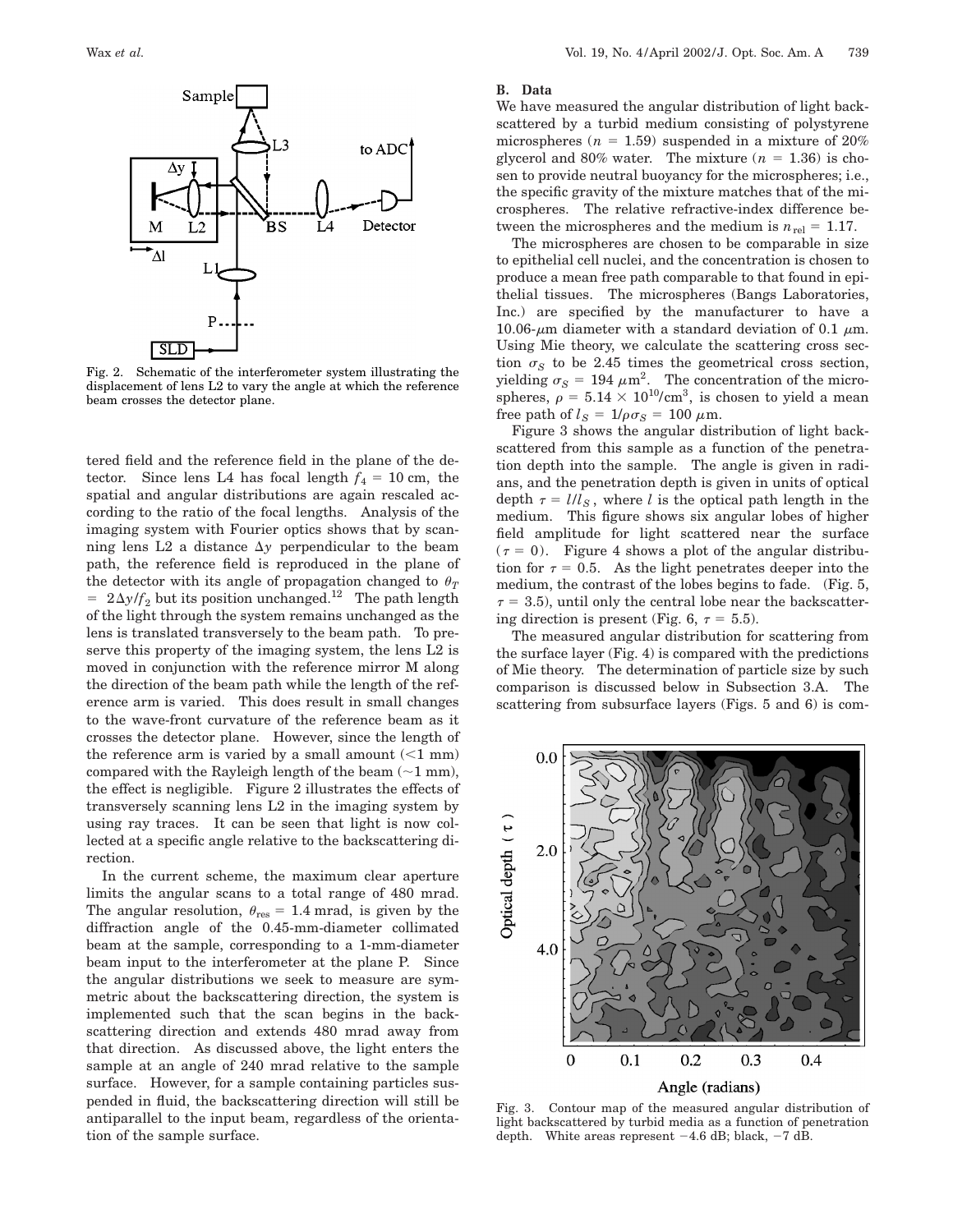

Fig. 4. Angular distribution of light backscattered from a surface layer  $\tau = 0.5$ . Dots represent experimental data; solid curve, theoretical distribution.



Fig. 5. Angular distribution of light backscattered from a subsurface layer  $\tau = 3.5$ . Dots represent experimental data; solid curve, theoretical distribution.



Fig. 6. Angular distribution of light backscattered from a subsurface layer  $\tau = 5.5$ . Dots represent experimental data; solid curve, theoretical distribution.

pared with theoretical models of the contribution of multiple scattering. A description of these models is given below in Subsection 3.B.

## **3. DATA ANALYSIS**

# **A. Comparison with Mie Theory**

The fit to the data shown in Fig. 4 is obtained by comparing the measured angular distribution with a series of theoretical distributions for various sizes and distributions of sizes of particles. The theoretical distributions are calculated from Mie theory for a range of particle diameters (1.0  $\mu$ m to 15.0  $\mu$ m in 0.1-mm steps), as well as

various distributions of particle size (1/*e* width of the Gaussian distribution is 1.0%, 2.5%, 5.0%, 7.5%, 10%, 15% and 20% of the mean diameter), and the results are stored in a lookup table. The best fit to the data is found by computing the chi-squared value for each distribution and finding the minimum value. Figure 7 shows the chisquared values for comparisons of the measured data from Fig. 4 to theoretical angular distributions for a range of scatterer sizes and a fixed relative refractive index  $(n = 1.17)$  and distribution of sizes (1/*e* width is 2.5% of mean diameter, henceforth denoted as a 2.5% variation). Since the relative refractive index for the microspheres is well known, this parameter is not varied in optimizing the fit to the data. However, various size distributions are examined in the analysis of the data. While the chisquared value is minimized for a 2.5% variation in particle sizes, there is very little difference between it and the values obtained for the other distributions (1%, 5%) used in the analysis. The 2.5% variation of the size distribution is larger than that specified by the manufacturer (1%) but is a reasonable value when the broad bandwidth of the light is taken into consideration. This issue is discussed below in more detail in Subsection 4.A.

In Fig. 7 we see that the chi-squared values are parabolic near the  $10$ - $\mu$ m range of particle sizes. By fitting the distribution of chi-squared values in this range to a parabola, we find that the minimum value is 0.13, corresponding to a particle size of 10.12  $\pm$  0.30  $\mu$ m. The uncertainty in the fit is estimated by calculating the particle size for which the chi-squared value is twice the minimum value. For comparison, light-scattering spectroscopy techniques $\delta$  were used to find the size and size distribution of the same sample, yielding a mean size of 10.05  $\mu$ m and a size distribution of 0.5%. Thus we are able to determine the average particle size in the medium with better-than-wavelength precision and accuracy.

## **B. Multiple Scattering**

The experimental data shown in Fig. 3 show the evolution of the angular distribution as a function of penetration depth into the medium. In Fig. 4, the experimental distribution for the surface scattering is compared with the prediction of Mie theory. However, in Figs. 5 and 6, the experimental distributions depart from this prediction, and thus further analysis is needed to understand their features.



Fig. 7. Graph of chi-squared values between experimental data (Fig. 4) and angular distributions for various size spheres calculated by Mie theory.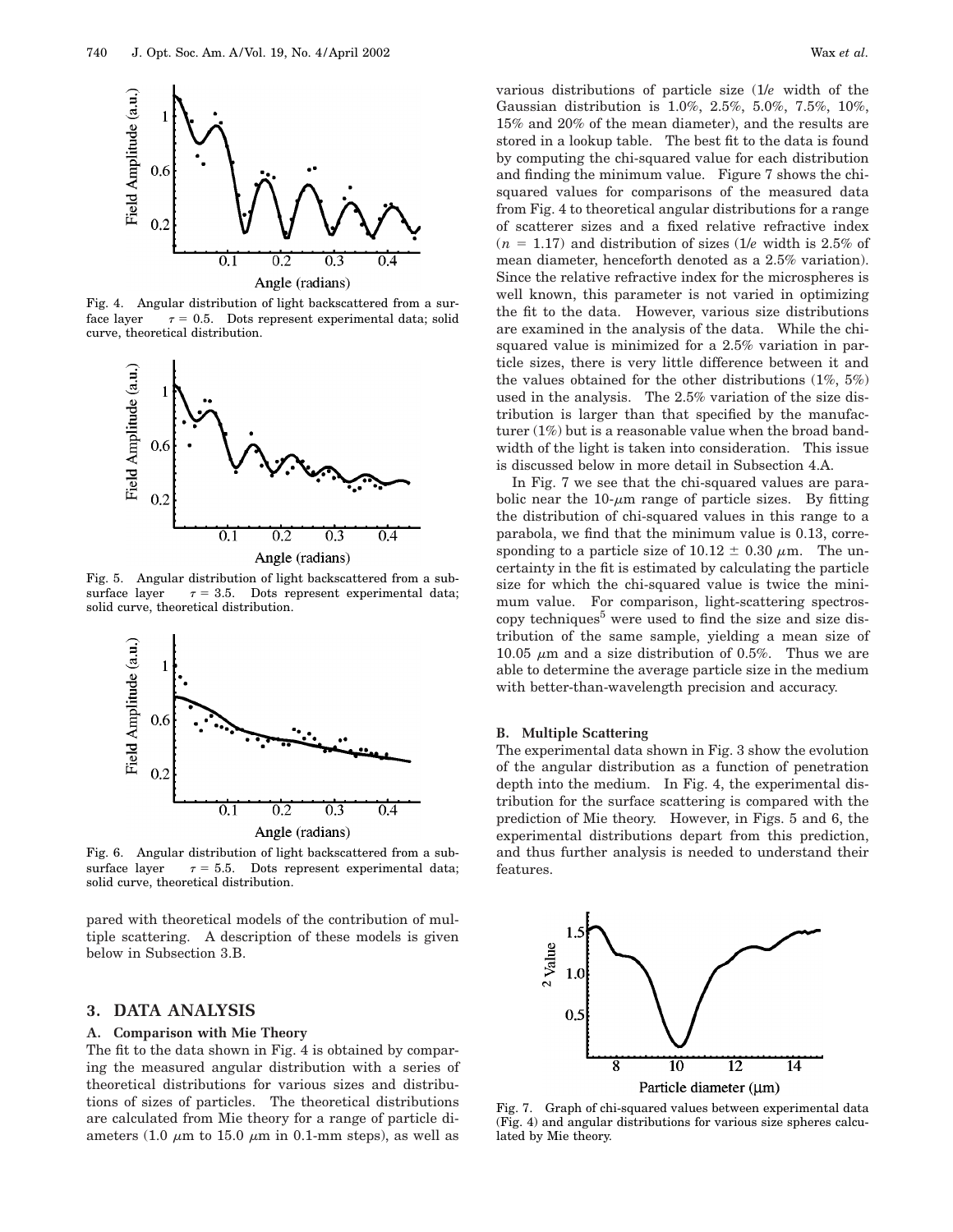

Fig. 8. Angular distribution of light backscattered from subsurface layers: (a) for  $\tau = 3.5$ ; (b) for  $\tau = 5.5$ . Dots represent experimental data; solid curve, theoretical distributions based on scattering by polydisperse turbid media.

In Figs. 5 and 6, data are presented for light that has traveled  $\tau = 3.5$  and  $\tau = 5.5$  mean free paths in the medium, respectively. Qualitatively, we can see that the single-scattering theoretical distribution will not adequately describe these data. Instead, we see the presence of both single-scattering and multiple-scattering contributions. At angles near the backscattering direction, sharp oscillations characteristic of single scattering are seen. At larger angles, a broad distribution typical of multiple scattering is seen.

The theoretical distributions shown in Figs. 5 and 6 are constructed from linear combinations of the prediction for single scattering and an angular distribution predicted for two scattering events. The distribution for two scattering events is obtained by convoluting the angular distribution for scattering in the forward direction with that for the backward direction. Thus this distribution is intended to model the angular distribution of photons that have forward scattered once in addition to scattering once in the backward direction. The linear combination of the two theoretical distributions does not fit the data shown in Figs. 5 and 6 particularly well. It appears that the fit is a compromise between fitting the sharp features at small angles and the broad distribution seen at larger angles. Instead of using a linear combination of these two forms to fit the data, a treatment is needed that is able to discriminate the contribution of each form to the scattering seen at each angle. One possible approach is to use a wave-mechanical treatment that examines the

optical phase-space (position–momentum) distribution such as those that have been applied to successfully model other scattering problems. $9,10$ 

Using an empirical approach, we model the multiplescattering distribution as a single scattering by a broad distribution of particle sizes in the medium. This approach yields theoretical distributions that more closely resemble the angular distributions seen in the experimental data. Figure  $8(a)$   $[8(b)]$  shows the experimental angular distribution for  $\tau = 3.5$  (5.5) compared with the theoretical distribution predicted by Mie theory for a 10% (25%) distribution, of particle sizes. This approach yields better fits than the linear combination model described above, by providing theoretical distributions that contain both broad and sharp features.

### **4. DISCUSSION: CONSIDERATIONS FOR APPLICATION TO BIOLOGICAL TISSUES**

There are two key considerations that must be addressed in order to apply this method of size determination to biological tissues. First, in the experiments described above, a fairly, monodisperse distribution of particle sizes is used. Although cell nuclei have been shown to behave as Mie scatterers, $5$  it is expected that they will have a broader distribution of sizes than the scatters used in the turbid medium in these experiments. Second, the experiments described here exploit Brownian motion to ensemble-average out the effects of speckle, i.e., the random interferences arising from particle–particle correlations. Biological tissue typically does not exhibit such motions, and therefore another means for overcoming speckle must be devised.

#### **A. Broad Range in Size Parameters**

In order to investigate the effects of polydisperse distributions of scatterer sizes, we measured the angular scattering distribution from a sample of polystyrene microspheres specified by the manufacturer (Duke Scientific, Inc.) to have a 20% variation in scatterer sizes. The angular distribution for the light scattered by the surface layer of this sample is shown in Fig. 9. The distribution shows only a single lobe in the backscattering direction with a broad feature extending over the remaining angular scan. This scan is similar to the structure of the scan



Fig. 9. Angular distribution of light backscattered from a surface layer of a polydisperse scattering medium. Dots represent experimental data; solid curve, theoretical distribution.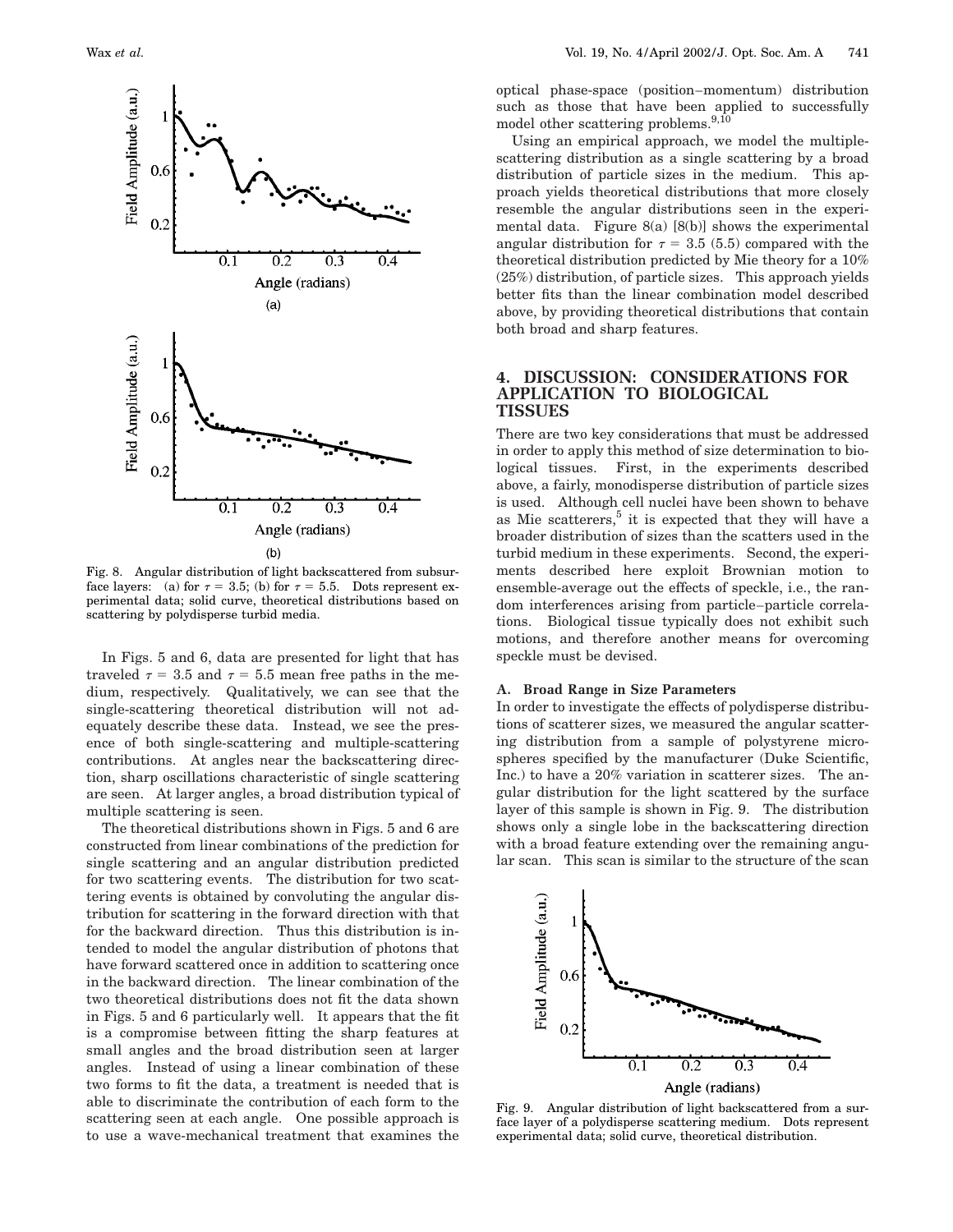from a subsurface layer shown in Figs. 6 and 8(b). In this case, comparison with Mie theory does not achieve the same high degree of precision obtained with the scan of the sample with a narrow size distribution. However, useful size information can still be recovered. We compare the measured angular distribution with theoretical angular distributions for several sizes and size distributions and compute the chi-squared value for each. We find that the chi-squared value is minimized for a size of 9.5  $\mu$ m  $\pm$  2.7  $\mu$ m and a size distribution with a 25% variation in diameter, which is in reasonable agreement with the manufacturer's specifications. Thus we are able to determine particle size even for samples with a broad distribution of scatterer sizes.

A more direct approach is simply to examine the characteristics of the central lobe. Taking the view that there are two scattering processes that contribute to the overall scattering—diffraction and the combination of reflection and refraction—we can attribute this central lobe to the diffractive contribution to the scattering.<sup>12</sup> The portion of the scattering that is due to reflection and refraction exhibits lobes that vary in magnitude and angular location with variations in size and refractive index. Thus a theoretical scattering distribution that averages many of these contributions, such as one would obtain for a medium with a broad distribution of scatterer sizes, will produce broad features. Conversely, the contribution that arises from diffraction is always near the backward and forward directions. Thus, averaging these contributions for many sizes of scatterers retains the narrow features in the forward and backward directions.

Information about the size of the particles can be obtained by fitting the diffractive component of the angular backscattering distribution to a Gaussian distribution. Using this approach, we find that the central lobe has a 1/*e* width of 27.9 mrad. If we assume this width to be equal to  $ka$ , where  $k$  is the wave number and  $a$  is the radius, the particle diameter of 9.5  $\mu$ m is again recovered. This demonstrates further that useful size information can be recovered from a turbid medium with a broad distribution of particle sizes when this method is used.

An additional consideration that arises in calculating angular scattering patterns for low-coherence light by Mie theory or approximate methods is the interplay between the broad distribution of wavelengths and the distribution of scatterer sizes. Each factor will contribute to an overall broadening of the distribution of the size parameter  $x = ka$ . If we assume that both the wavelengths and sizes are Gaussian distributed, then the effect is a Gaussian distribution of size parameters with a width given as  $(\Delta x/x)^2 = (\Delta k/k)^2 + (\Delta a/a)^2$ , where  $\Delta x$ is the 1/*e* width of the Gaussian distribution. This result is obtained by simply convolving the distribution in wavelengths with the distribution in sizes. This is an appropriate model since each wavelength component will interact with each size in the size distribution. In our experiments the bandwidth and the center wavelength produce a distribution of size parameters with a 1.6% variation. Thus we will be unable to measure size distributions with smaller variations than this.

In a previous experiment, the disagreement between measured angular distributions and monochromatic Mie theory was attributed to the coherence length of the broad bandwidth source.<sup>3</sup> The agreement between data and theory during probing of a similar sample is then apparently restored by increasing the coherence length of the source through use of an optical filter to reduce the bandwidth. However, using the approach described above, the effects of a broadband source on the angular scattering distribution can be modeled by Mie theory. It is evident from the data presented below in Subsection 4.B. that the bandwidth of our source, which results in a 1.6% variation in the size parameters, cannot be responsible for the decrease in scattering at angles beyond the central backscattering lobe for  $6.1$ - $\mu$ m-diameter microspheres. From the analysis presented above, one can see that to measure only the central backscattering lobe, a variation of size parameters near 20% is needed. This variation can arise from a combination of source bandwidth and distribution of particle sizes. Most likely, the discrepancy seen in Ref. 3 is due to a contaminated sample containing a wide distribution of particle sizes.

#### **B. Ensemble Averaging**

The data presented above are obtained by averaging five depth scans at each scattering angle. This serves to ensemble-average the light scattering by the sample to eliminate the effects of speckle. In the case of polystyrene microspheres suspended in fluid, the Brownian motion of the microspheres causes them to change positions between scans, effectively randomizing the phase of the light scattered by each microsphere. Upon averaging the multiple scans, the interference between light scattered by different microspheres averages to zero owing to this randomization of their relative phases. The number of scans at each scattering angle was chosen by examining the average of the multiple scans and determining a threshold beyond which no appreciable changes appeared with further averaging.



Fig. 10. Contour map of the measured angular distribution of light backscattered by turbid media as a function of penetration depth obtained without the benefit of ensemble averaging. White areas represent  $-3.8$  dB; black,  $-7$  dB.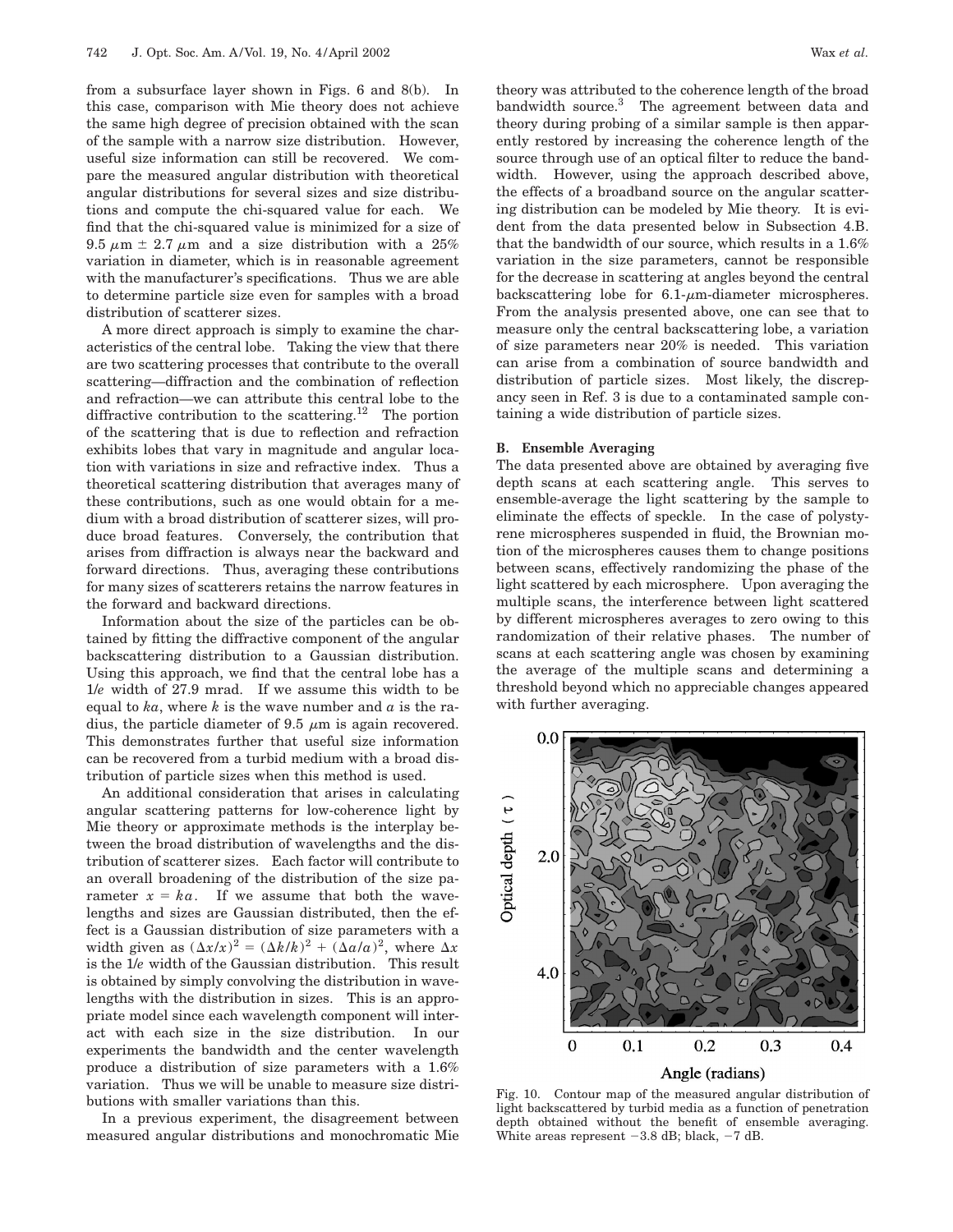

Fig. 11. Angular distribution of light backscattered by turbid media obtained by ensemble averaging using the scans from various depths. Dots represent experimental data; solid curve, distribution.

In situations where Brownian motion is not present, averaging many depth scans will not eliminate the effects of speckle, as in the case of cell nuclei in biological tissues. To achieve an ensemble average in this situation, one can use the average of the scattering from adjacent depths instead. To illustrate this point, we measured the angular distribution of light scattered by a turbid medium but did not use multiple depth scans to ensemble average. In this experiment the turbid medium contained  $6.1-\mu m$ microspheres (Polysciences, Inc.) at a concentration corresponding to a mean free scattering path of 100  $\mu$ m. Figure 10 shows a contour map of the angular scattering distribution as a function of depth. It can be seen that these data suffer from increased noise in comparison with the data of Fig. 3.

We can achieve a reduction of noise due to speckle by averaging the angular scans from different depths. Figure 11 shows the angular scan resulting from averaging the angular scans from the top 100  $\mu$ m of the medium (ten angular scans). We compare this result with the predictions of Mie theory in the manner described above to determine that this medium is composed of microspheres of diameter 5.4  $\mu$ m  $\pm$  0.4  $\mu$ m of a size distribution with a 2.5% variation. These values differ from those specified by the manufacturer, but these parameters have been confirmed with light-scattering spectroscopy,<sup>5</sup> yielding a mean size of 5.5  $\mu$ m and a distribution with a 1% variation. Thus noise due to speckle can be reduced to acceptable levels through averaging of angular scans from different depths, permitting size determination by comparison with Mie theory.

## **5. CONCLUSIONS**

In conclusion, we have shown that the size of scatterers in a turbid medium can be determined with subwavelength precision by measurement of angular scattering distributions with low-coherence interferometry. This method can easily be extended to determine their refractive index as well. The advantage of using low-coherence interferometry is that the measured angular distributions are depth resolved. This permits isolation of singly backscattered light from the surface layer. Examination of the angular distribution of light scattered from subsurface layers yields insight into the contribution of multiple

scattering to low-coherence interferometry signals. The method described above has potential application to determining the size of cell nuclei in biological tissues, as is done with light-scattering spectroscopy.5,6 Conventional light-scattering spectroscopy examines wavelengthdependent scattering characteristics to make a size determination and uses either modeling or polarization subtraction to reject multiply scattered light. The lowcoherence-interferometry sizing method offers the advantage of using a single broadband light source and coherence gating to suppress multiply scattered light. We have presented some of the considerations that must be addressed for application of this method to biological tissues. Experiments are underway in our laboratory to use angular distributions measured with low-coherence interferometry to determine the size of structures in biological tissues.

# **ACKNOWLEDGMENTS**

This work was conducted at the MIT Laser Biomedical Research Center and was supported by grants from the Hamamatsu Corporation, the National Science Foundation (CHE-0111370), and the National Institutes of Health (NIH) through the National Center for Research Resources (P41-RR02594). Adam Wax is supported by National Research Service Award fellowship grant from the NIH (F32 RR05075).

Author Adam Wax receives e-mail at awax@mit.edu.

# **REFERENCES AND NOTES**

- 1. R. Drezek, A. Dunn, and R. Richards-Kortum, "Light scattering from cells: finite-difference time-domain simulations and goniometric measurements,'' Appl. Opt. **38**, 3651– 3661 (1999).
- 2. C. Yang, K. An, L. T. Perelman, R. R. Dasari, and M. S. Feld, "Spatial coherence of forward-scattered light in a turbid medium,'' J. Opt. Soc. Am. A **16**, 866–871 (1999).
- 3. A. Wax, C. Yang, R. R. Dasari, and M. S. Feld, ''Measurement of angular distributions by use of low-coherence interferometry for light-scattering spectroscopy,'' Opt. Lett. **26**, 322–324 (2001).
- 4. D. Huang, E. A. Swanson, C. P. Lin, J. S. Schuman, W. G. Stinson, W. Chang, M. R. Hee, T. Flotte, K. Gregory, C. A. Puliafito, and J. G. Fujimoto, "Optical coherence tomography,'' Science **254**, 1178–1181 (1991).
- 5. L. T. Perelman, V. Backman, M. Wallace, G. Zonios, R. Manohaan, A. Nusrat, S. Shields, M. Seiler, C. Lima, T. Hamamo, I. Itzkan, J. Van Dam, J. M. Crawford, and M. S. Feld, "Observation of periodic fine structure in reflectance from biological tissue: a new technique for measuring nuclear size distribution,'' Phys. Rev. Lett. **80**, 627–630 (1998).
- 6. V. Backman, M. B. Wallace, L. T. Perelman, J. T. Arendt, R. Gurjar, M. G. Muller, O. Zhang, G. Zonios, E. Kline, T. McGillican, S. Shapshay, T. Valdez, K. Badizadegan, J. M. Crawford, M. Fitzmaurice, S. Kabani, H. S. Levin, M. Seiler, R. R. Dasari, I. Itzkan, J. Van Dam, and M. S. Feld, ''Detection of preinvasive cancer cells,'' Nature **406**, 35–36 (2000).
- 7. C. H. Yang, L. T. Perelman, A. Wax, R. R. Dasari, and M. S. Feld, "Feasibility of field-based light-scattering spectroscopy,'' J. Biomed. Opt. **5**, 138–143 (2000).
- A. Wax and J. E. Thomas, "Optical heterodyne imaging and Wigner phase-space distributions,'' Opt. Lett. **21**, 1427– 1429 (1996).